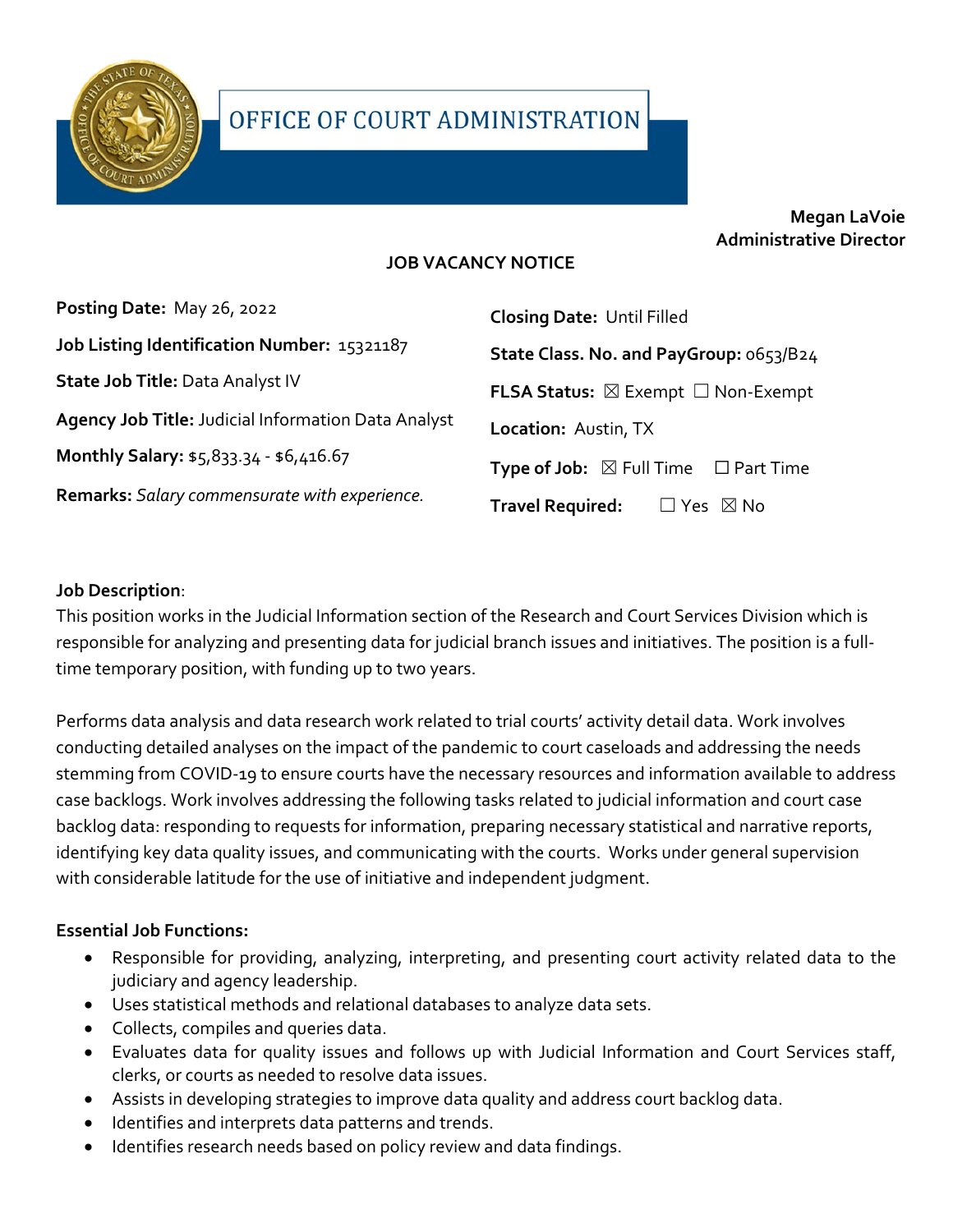- Responds to data and research requests as needed.
- May participate in the work of committees, task forces and other entities focused on the court backlog data.
- Works closely with the agency's Deputy Director of Research, Chief Data Officer, and Court Consultant on addressing and implementing systems and processes to assist courts in addressing backlog data.
- Performs related work as assigned and complies with all OCA policies.

#### **Minimum Qualifications:**

- Graduation from an accredited four-year college or university with major course work in business or public administration, government, computer science, statistics, data science, business analytics, mathematics, or related field; may substitute four years of full-time relevant experience for required education.
- Three additional years of progressively responsible full-time experience in research or statistical work.
- Ability to collect, compile, review, analyze, and evaluate statistical data and to conduct qualitative and quantitative analyses.
- Experience with data compilation and analysis, program evaluation, or research.
- Substantial experience with Excel and other software tools used to manipulate and analyze data and to produce graphs, charts and tables.
- Ability to communicate professionally in writing and orally and to translate complex information into common terms.
- Ability to manage concurrent projects or tasks to meet deadlines and adapt to changing priorities and deadlines.
- Ability to work effectively with a wide variety of internal and external customers.
- Proficient in Microsoft Office Suite.

#### **Preferred Qualifications:**

- Graduate degree preferred with major course work in the above areas of study.
- Experience in a judicial organization.
- Experience with using relational databases.
- Experience with or knowledge of the Texas judicial system.

#### **Employment Conditions:**

- Regular attendance required.
- Travel may be required.
- Operates standard office equipment, computer hardware and software.
- Employment may be remote.
- Must sit for extended periods of time.
- May talk on phone for extended periods of time.

#### **Note:**

The following Military Occupation Specialty (MOS) codes are generally applicable to this position. Applicants must fully complete the summary of military experience applicable to the position to determine if minimum qualifications are met.

0519, 86M0, 4505, OSS, 65WX,